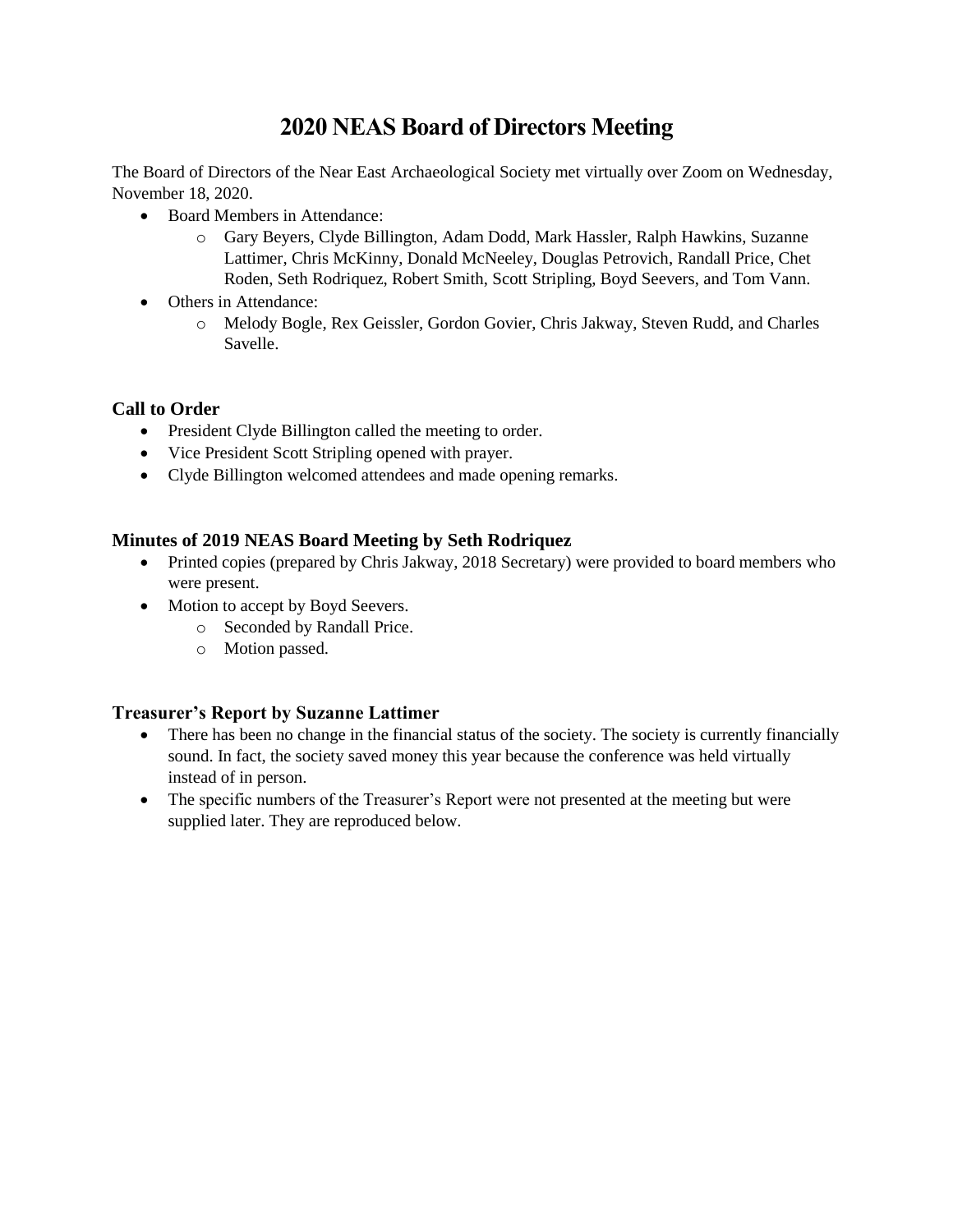| NEAR EAST ARCHAEOLOGICAL SOCIETY        |                       |                                                                   |                    |                              |                                |  |  |
|-----------------------------------------|-----------------------|-------------------------------------------------------------------|--------------------|------------------------------|--------------------------------|--|--|
|                                         | 200                   | <b>Tidewater Bible College</b><br>Virginia Beach, VA 23464<br>150 | 177                | 198<br>184                   | <b>Current Membership</b>      |  |  |
|                                         | 100                   | 75                                                                | -89                | 88                           | 111<br>91                      |  |  |
| $\Omega$<br>Institutions<br>Individuals |                       | 2016                                                              | 2017               | 2018<br>2019                 | 2020                           |  |  |
| <b>Activity</b>                         | <b>Notes</b>          | <b>Completed 2019 Budget</b>                                      | <b>Notes</b>       | <b>Completed 2020 Budget</b> | Proposed 2021<br><b>Budget</b> |  |  |
| <b>Beginning Balance</b>                | Jan. 1, 2020          | \$28,349.32                                                       | Jan. 1, 2020       | \$21,928.29                  |                                |  |  |
| Income/Deposits                         |                       | \$3,892.26                                                        |                    | \$6,077.04                   |                                |  |  |
| Interest                                |                       | \$2.86                                                            |                    | \$1.66                       |                                |  |  |
| <b>Expenditures</b>                     |                       | \$7,114.55                                                        |                    | \$6,577.11                   | \$6,305.00                     |  |  |
| <b>Obligations - NEASB</b>              |                       | 0                                                                 | (paid out in 2021) | \$0.00                       | \$1,500.00                     |  |  |
| <b>Obligations - Artifax</b>            |                       | \$2,152.36                                                        |                    | \$2,202.34                   | \$2,200.00                     |  |  |
| <b>Bank Fees</b>                        |                       | \$0.00                                                            |                    | \$0.00                       | \$0.00                         |  |  |
| Miscellaneous                           |                       | \$1750.00                                                         | Moving             | \$3985.89                    | \$250.00                       |  |  |
| Program Expenses                        | booth &<br>honorarium | \$2,037.44                                                        |                    | \$0.00                       | \$600.00                       |  |  |
| Web hosting                             |                       | \$174.75                                                          |                    | \$174.75                     | \$175.00                       |  |  |
| Administration                          | Asst, editor, agent   | \$500.00                                                          |                    | \$729.87                     | \$1,080.00                     |  |  |
| Student Scholarship                     |                       | \$500.00                                                          |                    | \$500.00                     | \$500.00                       |  |  |
|                                         |                       |                                                                   |                    |                              |                                |  |  |
| <b>Uncommitted Funds</b>                |                       |                                                                   |                    |                              | \$15,123.22                    |  |  |
| Yearly Profit/Loss                      |                       | $-$ \$3,222.29                                                    |                    | $-$500.07$                   |                                |  |  |
| <b>Current Balance</b>                  |                       | \$25,127.03                                                       |                    | \$21,428.22                  |                                |  |  |

Prepared by Suzanne Lattimer, NEAS treasurer

## **Nominating Committee Report by Mark Hassler**

- The Class of 2023 for the Board of Directors will be the same as 2020 with only a few changes:
	- o William Attaway and Sara Fudge no longer continuing to serve.
	- o Chris McKinney added to this class.
- Efain Velazquez and Adeeb Mickahail expressed a desire to continue to serve, however they have not met the qualification of attending at least two of the last three meetings.
	- o Velazquez was in unable to participate in one meeting due to a hurricane.
	- o Mickahail was unable to attend the current meeting due to an unreliable internet connection.
- Motion to make an exception and allow Velazquez and Mickahail to continue to serve by Clyde Billington.
	- o Seconded by Donald McNeeley.
	- o Motion passed.
- Scott Stripling wanted the following entered into the meeting minutes: Stripling warned the board to be careful about going down a "slippery slope" by making exceptions for board members who do not meet all of the qualifications. Those qualifications were put in place for a reason.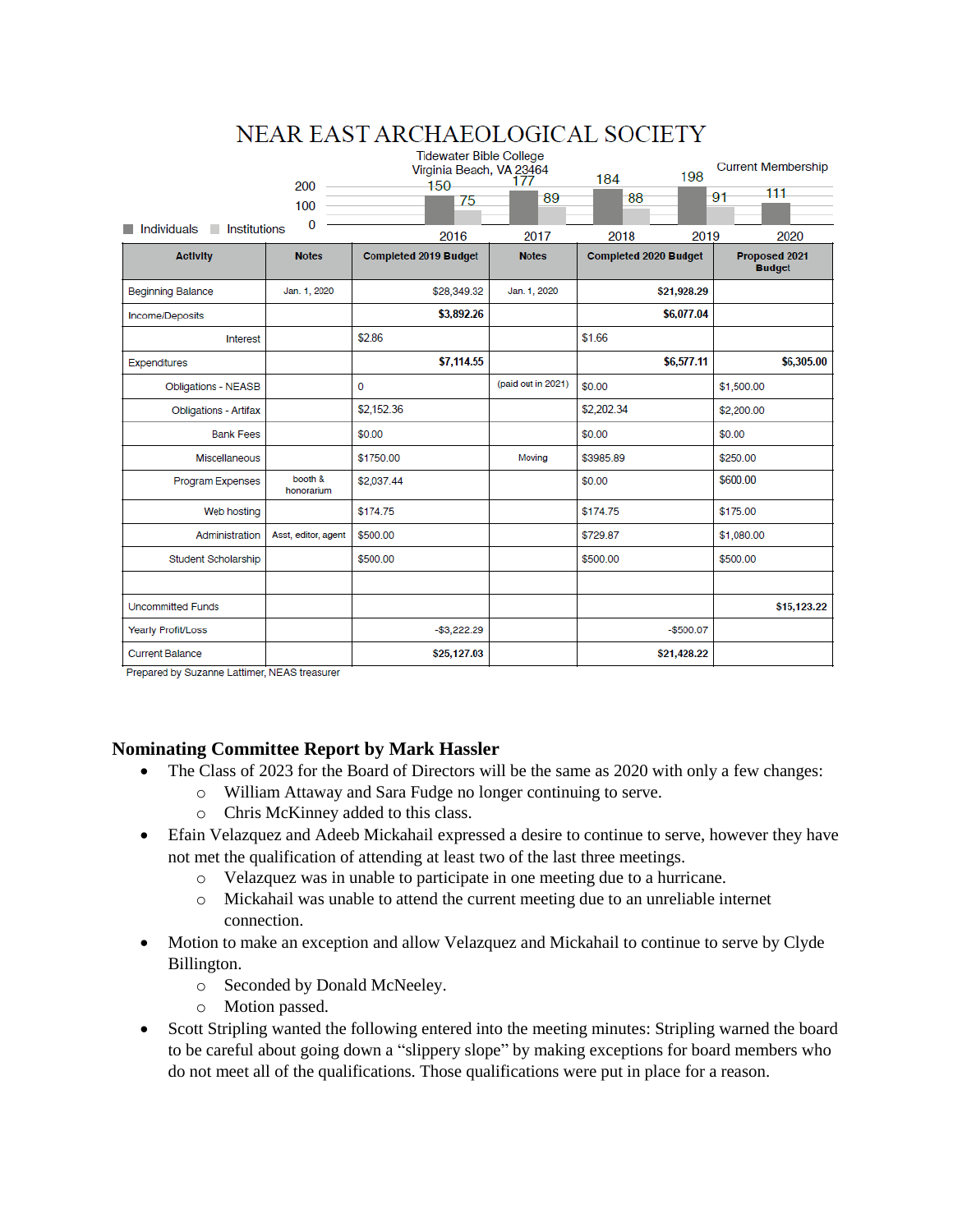- o Clyde Billington noted the warning, but decided to treat this meeting a "neutral" year regarding attendance due to the unusual circumstances caused by the COVID-19 pandemic.
- The full Nominating Committee Report appears below.

# Annual Report of the Nominating Committee

Near East Archaeological Society Online National Meeting, November 16-20, 2020

Prepared by the Chair of the Nominating Committee Mark Hassler (mhassler@vbts.edu)

#### **Board of Directors**

The executive committee established three conditions for renewal of board membership: willingness to serve actively, payment of society membership fees, and attendance of at least two of the last three meetings. The nominating committee recommends the following names for the Class of 2023.

| Class of 2021                                                                                                                                   | Class of 2022                                                                               | Class of 2023                                                                                                                      |
|-------------------------------------------------------------------------------------------------------------------------------------------------|---------------------------------------------------------------------------------------------|------------------------------------------------------------------------------------------------------------------------------------|
| Clyde Billington<br>David Chapman<br><b>Steve Collins</b><br>Suzanne Lattimer<br>Eric Mitchell<br>Chet Roden<br><b>Boyd Seevers</b><br>Tom Vann | Donald McNeeley<br>Doug Petrovich<br><b>Randal Price</b><br>Robert Smith<br>Scott Stripling | Gary Byers<br>Adam Dodd<br>Mark Hassler<br>Ralph Hawkins<br>Chris McKinny<br>Adeeb Mickahail<br>Seth Rodriquez<br>Efraín Velázquez |
| John Wineland                                                                                                                                   |                                                                                             |                                                                                                                                    |

#### **Executive Officers and Chairs**

President: Clyde Billington—term expires in 2022; ineligible for a second term Vice President: Scott Stripling—term expires in 2022; eligible for a second term Secretary: Seth Rodriquez—term expires in 2024; eligible for a second term Treasurer: Suzanne Lattimer Program Chair: Don McNeeley Nominating Committee Chair: Mark Hassler—term expires in 2022; eligible for a second term Publications Committee Chair: James Borland

#### Near East Archaeological Society Bulletin

Editor: Chris McKinny Editorial Board: James Borland (Chair), Sara Fudge, Eugene Merrill, Rodger Young

#### Near East Archaeological Society Newsletter: Artifax

Editor: Gordon Govier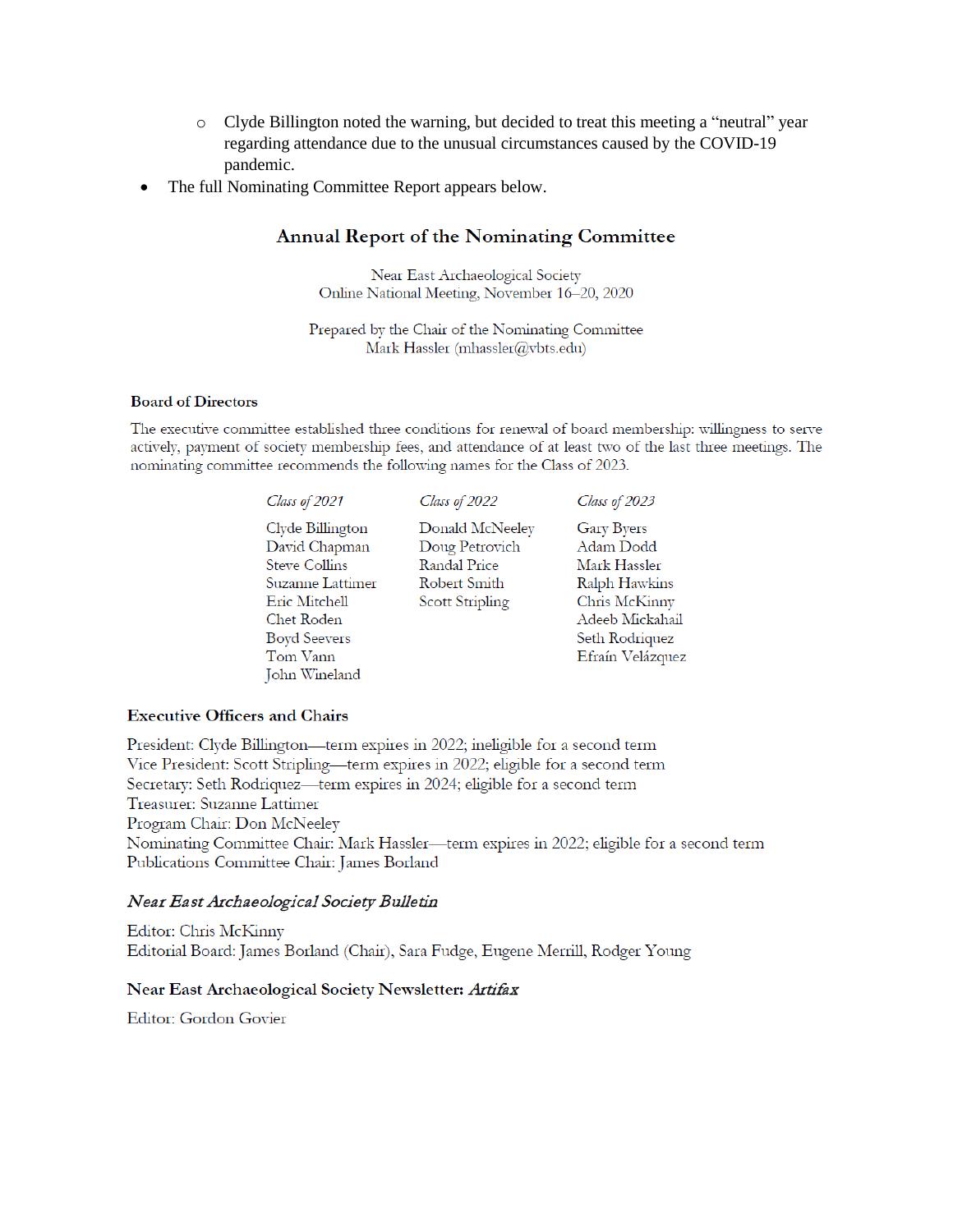## Term Limits for Executive Officers and Chairs

President and Vice President: three-year term; eligible for a second term Secretary: five-year term; eligible for a second term Treasurer: term length not stipulated due to need for steady banking Program Chair: term length not stipulated Nominating Committee Chair: three-year term; eligible for a second term Publications Committee Chair: term length not stipulated

## *Near East Archaeological Society Bulletin* **Report by Chris McKinny, Editor**

- The NEAS website was revised, but the society needs someone to manage it.
- McKinny requested information on how to get previous publications of the society on the website. Suggested that PDFs of past publications be made available.
- The following points on the state of the *Bulletin* were noted by McKinney:
	- o Next issue will be released before the end of the year.
	- o Considerations are being made to send out a PDF of the *Bulletin* to members.
	- o This year there were six paper submissions. Three were accepted. Two of those will appear in the 2020 volume.
	- o The peer reviews for the *Bulletin* are being conducted by Israeli scholars.
	- o There are already a few papers in the pipeline for next year.
	- o The society should consider publishing multiple volumes.
- Don McNeely stated that we need check our agreement with Logos Bible Software to see if we are allowed to send a PDF of the *Bulletin* to members.
- Scott Stripling urged the all the board members to promote the *Bulletin* in our areas of influence.
- Doug Petrovich expressed gratitude to McKinney for his work on the website and the *Bulletin*.
- The *NEAS Bulletin* report appears below.

## **2020 NEASB Report from editor Chris McKinny**

## *Updated website*:

<https://neasociety.wordpress.com/> - has not gone "live" yet still needs updated payment information/paypal. The website is currently "free" but if we want to switch it to .org or something else we will need to setup a plan. I understand that there are funds for the website. I recommend that we finish the process of moving over NEAS, as well as the details of NEASB to this website.

## *Journal release plans:*

2020 NEASB is planned for release before the end of the year. I suggest that we think about sending out a pdf of the journal to all NEAS members (or perhaps put it behind a pay-wall) as soon as each issue goes to press.

## *Journal submissions:*

Overall, we had six papers submitted for publication. Several scholars reached out about possible submissions (e.g., Michael Grisanti on a survey of the dating of the patriarchs) – some of which will hopefully appear be in next year's volume. Out of this year's submitted papers, three were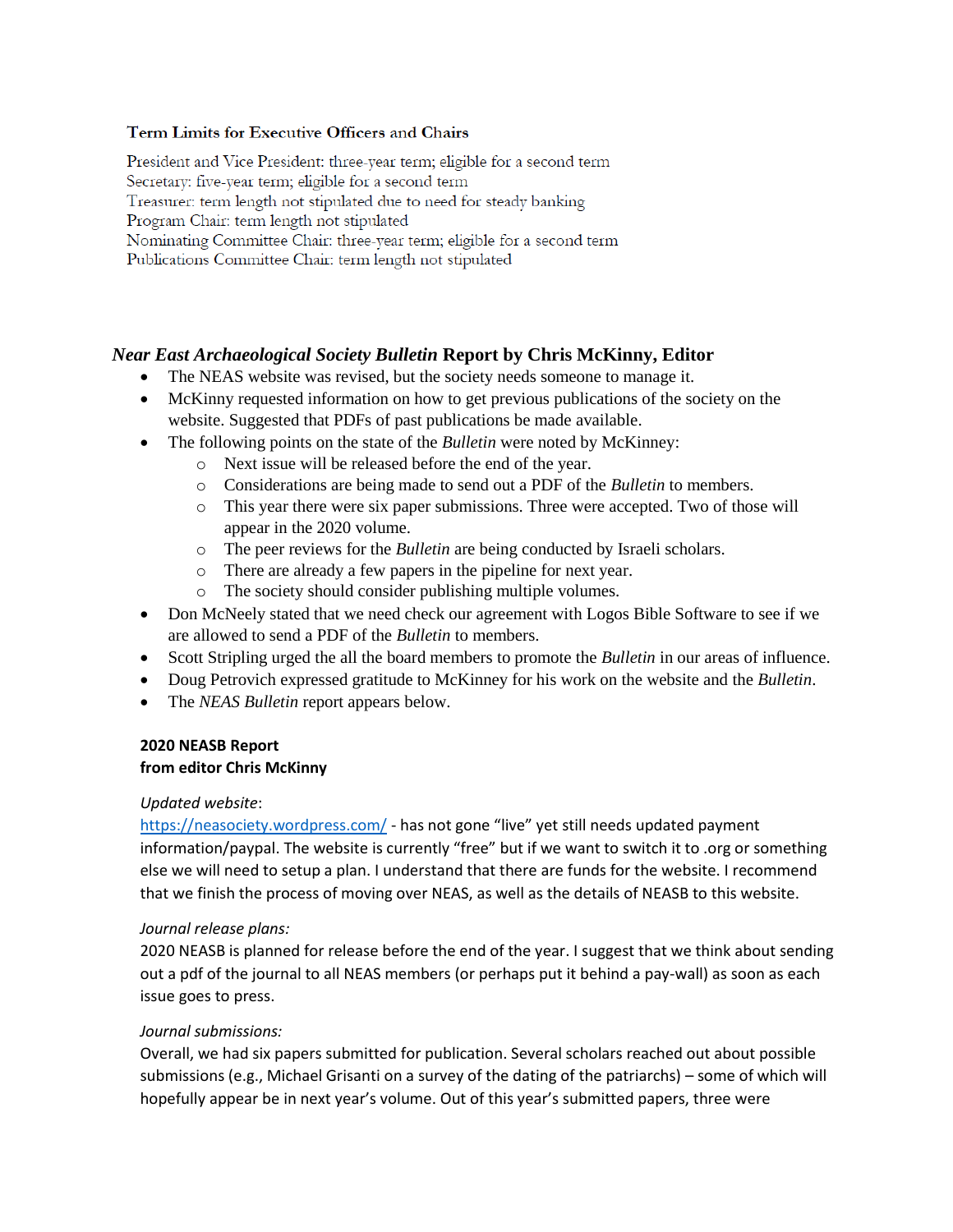accepted. Two of these papers will appear in the 2020 volume – these include: Raviv, Stripling, and Farhi on the Hiding Complex at Khirbet el-Maqatir and Seevers on the Iron Age remains at Khirbet el-Maqatir. Both of these papers include very important archaeological data pertaining to Khirbet el-Maqatir. Seevers' paper is an updated version of a preliminary report published in *In the Highland's Depth* a few years ago. In addition to Stripling, Raviv et al.'s paper is co-authored by two up-andcoming Israeli scholars who are very active in the region. Raviv, in particular, is a rising star in Israeli academia as he already has a position at Bar Ilan University which will likely turn into a professorship. An additional paper by Frankie Snyder on the recycling of Opus Sectile from Herodian palaces (e.g., Jericho) will almost certainly be published in next year's volume – it is currently under review by another scholar (see below) as suggested by the initial reviewer.

## *Peer review process:*

Raviv et al.'s and Seevers papers werepeer-reviewed by a single reviewer who is very familiar with the data being published [\(Aharon Tavger](https://telaviv.academia.edu/AharonTavger)). Snyder's potential publication was reviewed positively by Dvir Raviv – an expert in second temple archaeology – and it is currently being reviewed by Orit [Peleg-Barkat of Hebrew University.](https://huji.academia.edu/OritPelegBarkat)

## *Papers not accepted for publication:*

Two papers were rejected for publication by the editor – and another paper was sent back for revisions before resubmission.

## *Artifax* **Report by Gordon Govier**

- *Artifax* has approximately 500 subscribers. Approximately 250 subscribers are from NEAS, 250 are from the Institute of Archaeology list, and 20 subscriptions are international.
- The Spring and Summer issues were delayed by the post office this year.
- Govier requested suggestions and feedback from the board regarding *Artifax*.
- Govier suggested expanding subscriptions through advertising the publication through tourist companies.
- Suggestion about providing a "Top 10" list every year, which could also help with the website.
- Clyde Billington noted that the publication is growing to the point that it could compete with *Biblical Archaeology Review*.
- Govier invited board members to contact him about setting up an interview on his radio program.

# **Program Chair Report by Donald McNeeley**

- Next year's meeting will be held in Fort Worth, TX.
	- o The ETS program theme will be "Wealth & Poverty," so the NEAS theme will match: "The Archaeology of Wealth & Poverty."

# **NEAS Old Business**

• None